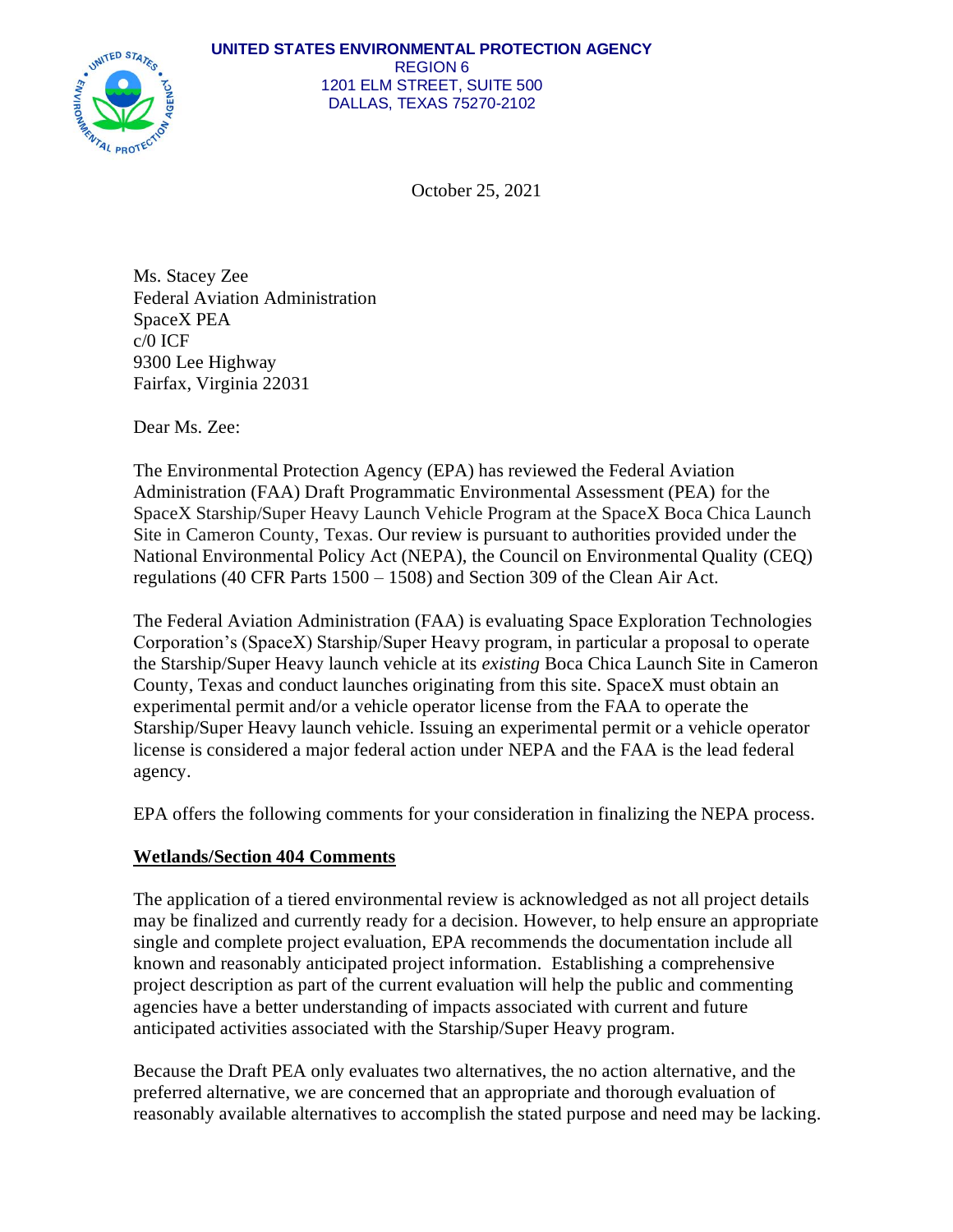The identified evaluation criteria appear to have been narrowly developed and limited to the selection of the existing Boca Chica project site.

EPA recommends the project analysis in the PEA evaluate other reasonable project alternatives and not be limited to one location. It should also include options for the siting and orientation of the project's related infrastructure components. For each of the alternatives, it is recommended that estimated aquatic resource, including wetland impacts be identified and considered. The expanded alternative analysis will better inform the public of the extent of the related aquatic resources impacts and allow the U.S. Army Corps of Engineers to conduct their referenced separate analysis for identifying the least environmentally damaging practicable alternative pursuant to 230.10(a) of the Clean Water Act Section 404(b)(1) Guidelines.

## **Indirect and Cumulative Impacts**

The Draft PEA provided limited information on indirect and cumulative impacts of the proposed and reasonably anticipated project components. The documentation references potential requirements that may limit potential impacts to water quality such as Spill Prevention, Control, and Countermeasures (SPCC) Plans, Construction, and Industrial Stormwater Pollution Prevention Plans (SWPPPs), and Texas Pollutant Discharge Elimination System (TPDES) permit requirements. A thorough assessment of the indirect and cumulative impacts on functions and values of the affected environment is needed. The evaluation of impacts should take into consideration the high-quality habitat being impacted by the project such as the special aquatic sites that are unique habitats with limited distributions found within the proposed project area.

As part of the evaluation, EPA asks that FAA evaluate past site activities associated with the Falcon 9 and Falcon Heavy program at the Boca Chica site as an indicator of future impacts. The documentation references a history of launches at Cape Canaveral, Florida to support the evaluation of impacts to terrestrial habitats and wildlife. Similarly, the history of Falcon 9 and Falcon Heavy program impacts resulting from debris and anomaly recovery, impacts of existing stormwater discharges, and impacts of induced development, for the existing Boca Chica project activities should be evaluated to support the current analysis.

An evaluation of the success of existing mitigation requirements would help provide an informed understanding of net impacts of the proposed project, taking into account mitigation. A review of historic, current, and reasonably foreseeable activities associated with the entire SpaceX operation may provide a better picture of adverse impacts and other potential effects upon the project area.

## **Anomaly Response Plan (ARP)**

Specific to the removal of anomalies and debris, the document includes multiple references to an ARP with some details on the coordination and recovery procedures. EPA recommends the ARP be provided for review. It is unclear if anomalies are only a result of a failure or if debris requiring recovery may be generated during routine operations. Removal and restoration of anomalies/debris may result in discharges of dredged or fill